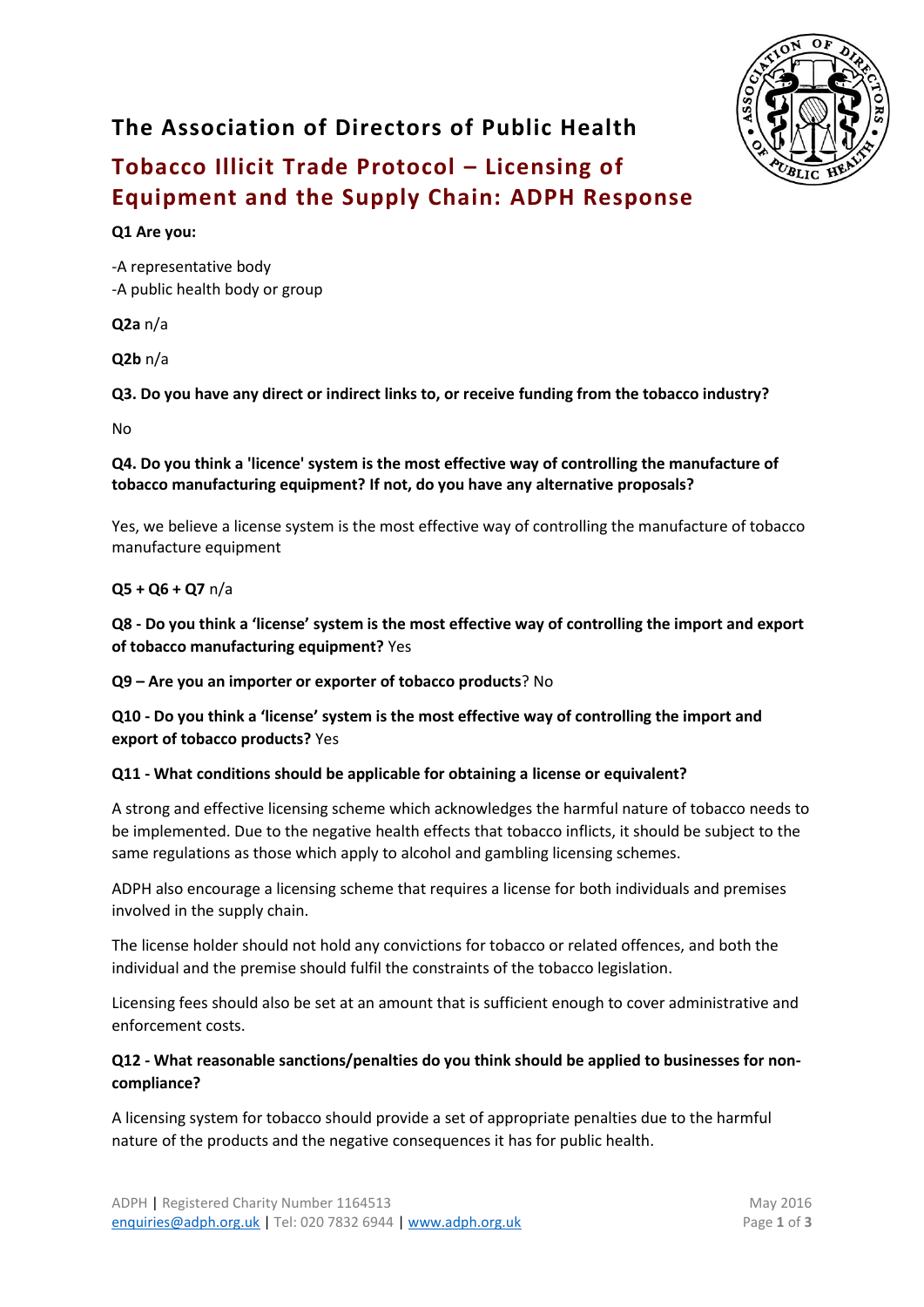

It should be a criminal offence to sell, possess or supply cigarettes for commercial purposes, without a license. Guidance for magistrates should be issued to ensure that offences are treated with the seriousness that they deserve.

Sanctions should include temporary or permanent removal of the license depending on the act of non-compliance. Penalties should apply to crimes which take place without a license at all levels of the supply chain. Fines should also be proportionate to the size of the commercial entity that breaches its license conditions.

# $Q13 - n/a$

**Q14 - a) What is your view on a licensing system? Do you think a 'license' system is appropriate**?

Yes

**b) Do you think a license system (or equivalent approval) should apply to all businesses in the chain? I.e. retailer, wholesaler, warehouse owners, brokers etc.** 

Yes

**c) If you feel a licensing system (or alternative proposal) is not appropriate, do you have any alternative suggestions to tackling illicit trade in tobacco products?** 

#### n/a

**d) If you think a license system is appropriate, what type of license system do you think would work best?**

ADPH believe that a 'positive' licensing system would work best. A negative licensing scheme is more likely to provide weaker controls on the tobacco supply chain than those relating to alcohol.

The license should apply to both individuals and the premises, and should link the two, so that moving premises or a change in individuals is not a method of avoiding the need for a license.

There are examples of positive licensing schemes that could provide a useful model for the UK in other countries, such as the US and Australia. A positive licensing scheme is also in effect in Guernsey under the Tobacco Products Order 2014.

**e) If you think a license system (or equivalent proposal) is appropriate, do you have any views on how this should fit with the existing and planned Registers in Scotland, Wales and Northern Ireland?**

**f) What do you see as the potential benefits of a licensing system in tackling the illicit trade in tobacco and evasion of Tobacco Products Duty?**

# **g) Do you see any other potential benefits of introducing a license system to the supply chain other than tackling illicit tobacco?**

Implementing an effective licensing scheme will permanently remove a large number of the sellers of illicit tobacco and will increase profitability of legitimate local retailers who obey tobacco control legislation. Overall, a decline in the illicit tobacco trade will result in fewer children getting hold of cigarettes and becoming addicts in their teenage years. Honest retailers will also be protected from competition from the illicit trade in tobacco.